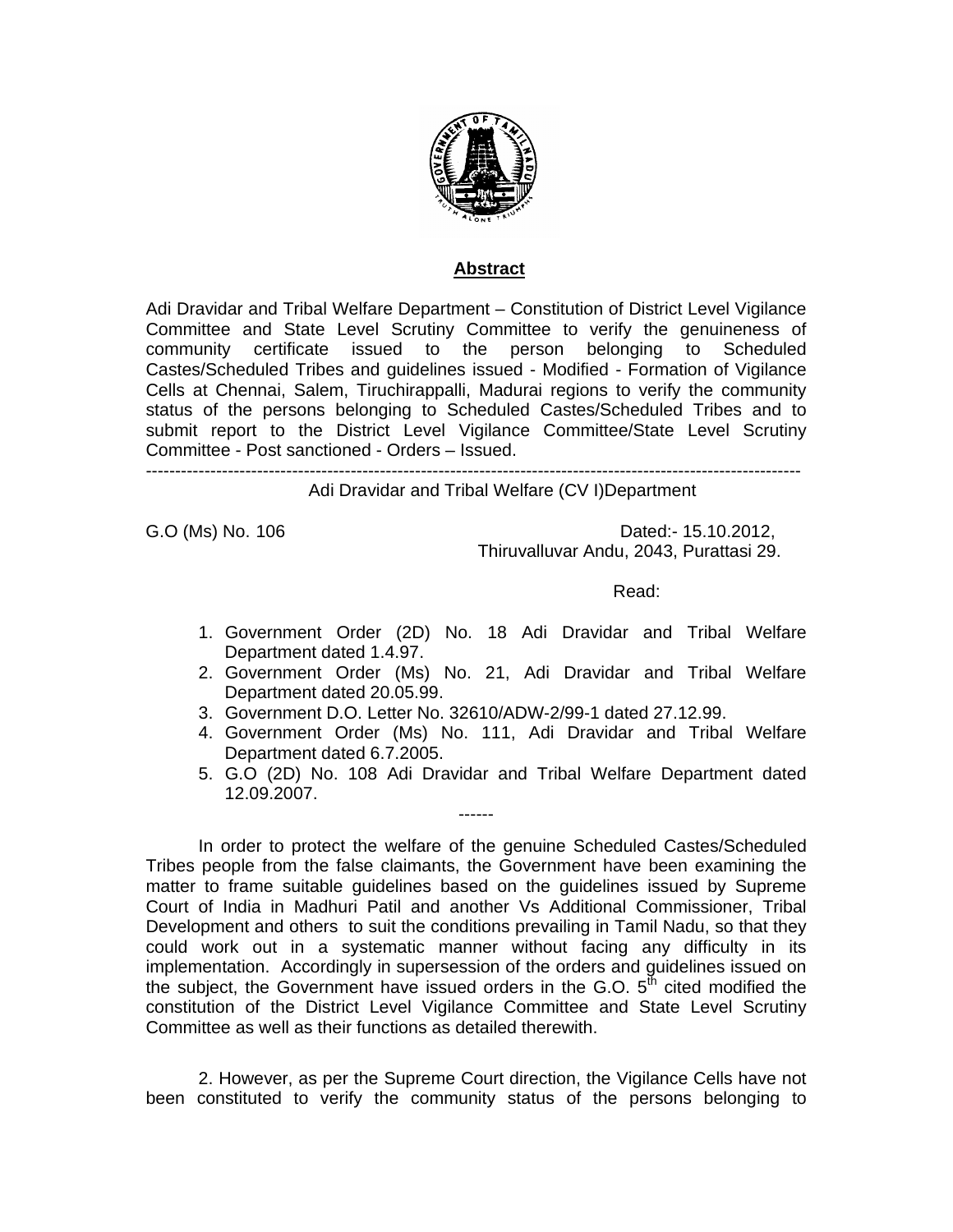Scheduled Castes/Scheduled Tribes and to submit its report to the District Level Vigilance Committee/State Level Scrutiny Committee. Hence the District Level Vigilance Committees/State Level Scrutiny Committee utilizes the services of the Revenue Officials such as Tahsildars/Revenue Divisional Officers for making spot enquiry about the individual's Scheduled Castes/Scheduled Tribes community status going to their place and submits the reports to the competent Committee.

3. Whileso, the Hon'ble Bench of Madras High Court in various Writ Petition Nos. 20277/2011, 17002/2011, 25148/2011 filed by Tvl. P. Vinoth, S. Saraswathi and V. Sampangiramiah respectively has set aside the proceedings of the State Level Scrutiny Committee when the Community Certificate was declared as not genuine stating that the State Level Scrutiny Committee has not obtained the spot enquiry report of the Vigilance Cells as directed by the Supreme Court and also directed that it is high time that the Government should take note of the same and constitute vigilance cells with qualified personnel to decide about the communal status of the candidates so as to head off the repetition of such sort of decisions given by the State Level Scrutiny Committee in a half – hearted manner". Further in W.P. No.16325 of 2012 and M.P. No. 1 of 2012 filed by Thiru. R.P. Arul Vs the Secretary to Government, Adi Dravidar and Tribal Welfare Department had directed to constitute a Vigilance Cell citing its earlier orders of the Hon'ble Division Bench of Madras High Court passed in W.P. No. 20277 of 2011 filed Thiru. P. Vinoth Vs Sub-Collector, Ranipettai.

4. In consonance to the orders of the Supreme Court of India and as per the directions of Hon'ble Bench of Madras High Court, Madras in the above Writ Petitions, the Government after careful examination have decided to constitute Vigilance Cells and also to modify the functions of the Committees ordered in G.O. (2D)No. 108 Adi Dravidar and Tribal Welfare Department dated 12.09.2007.

# **5. Formation of Vigilance Cells:-**

The Vigilance Cells are constituted regional level to verify the community status of the persons belonging to Scheduled Castes/Scheduled Tribes and to submit its report to the competent committee as below:-

i. **Chennai Region :** Chennai, Tiruvallur, Kancheepruam, Vellore, Tiruvannamalai, Villupuram and Cuddalore.

The Headquarters is Chennai.

ii. **Salem Region:** Salem, Dharmapuri, Krishnagiri, Namakkal, Erode, Coimbatore and Tiruppur.

The Headquarters is Salem.

iii. **Tiruchirapalli Region:** Tiruchirapalli, Karur, Perambalur, Ariyalur, Thanjavur, Nagapattinam, Tiruvarur, Dindugal and The Nilgiris.

The Headquarters is Tiruchirapalli.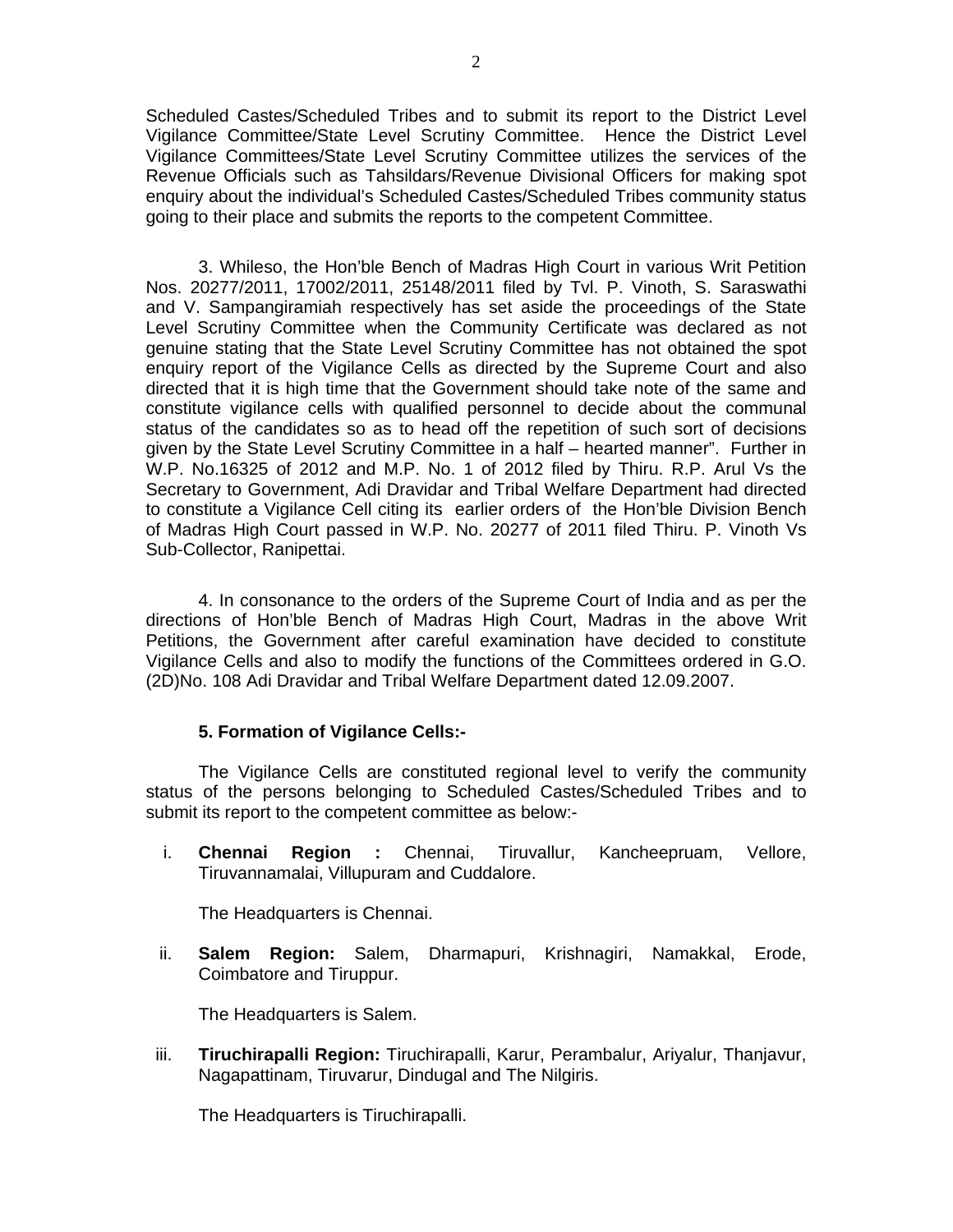iv. **Madurai Region:** Madurai, Theni, Sivagangai, Virudhunagar, Pudukottai, Ramanathapuram, Thoothukudi, Tirunelveli and Kanniyakumari.

The Headquarters is Madurai.

6. The following Staff are sanctioned for each vigilance cell

| SI.No. | <b>Name of the Post</b>                     | <b>Number</b><br>of Posts |
|--------|---------------------------------------------|---------------------------|
|        | Senior DSP                                  |                           |
| 2.     | Inspector of Police/Sub Inspector of Police |                           |
| 3.     | <b>Police Constable</b>                     |                           |
|        | <b>Total Posts</b>                          |                           |
|        | Total strength for four regions             |                           |
|        | 4x3                                         | 12                        |

7. The Home Department is requested to take action for allotment of the police personnel so sanctioned at para 6 above to the said four Regional level Vigilance Cells on deputation basis. Each Vigilance Cell will be functioning under the control of the Senior Deputy Superintendent of Police and these cells shall be located at the respective District Police Head Quarter under the control of Director of Tribal Welfare.

8. The Police Personnel so sanctioned at para 6 above shall work directly under the control of the Director of Tribal Welfare after being imparted special training on verification of Scheduled castes/Scheduled Tribes in co-ordination with the Commissioner of Adi Dravidar Welfare and Director, Tribal Research Centre, Ooty.

9. The post sanctioned in para 6 above the salary and other allowances shall be debited in the following head of account:-

"2225 Adi Dravidar and Tribal Welfare and other Backward Classes 01 Welfare of Scheduled Caste 001 Administration and Direction AD Head Quarters Staffs Adi Dravidar and Tribal Welfare Department 01 Salaries." (DPC 2225 01 AD 001 01)

#### **10. Functions of the Vigilance Cells**

i) Petition/Application/Scrutinisation for verification of the caste certificate by the District Level Vigilance Committee/State Level Scrutiny Committee shall be filed within a period of six months in case of appointment already made and in case of seeking admission into educational institution or an appointment to a post the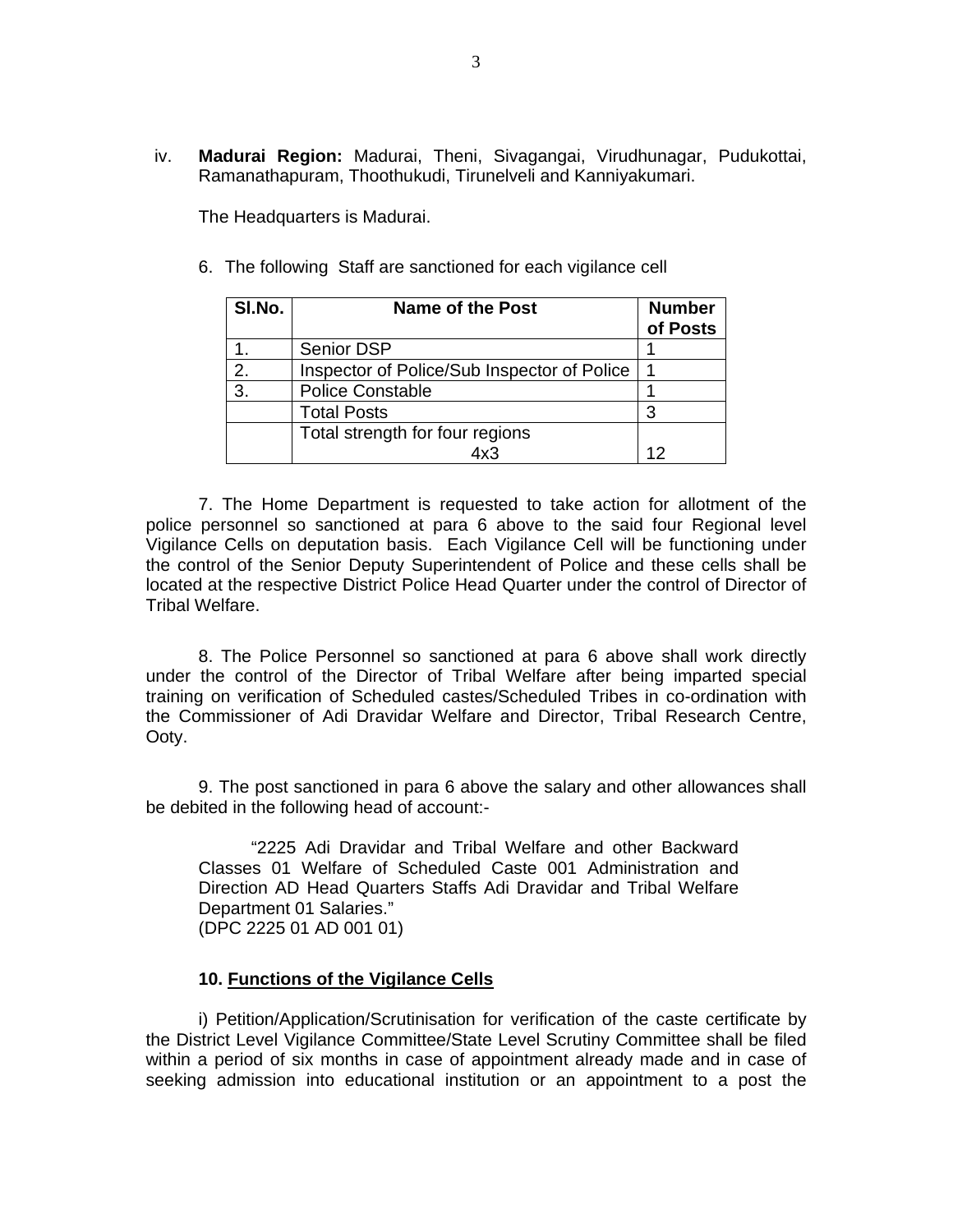individual/parent or employer or recruiting agency shall be filed at least six months before in advance to the committee as the case may be.

 ii) On receipt of the application from the employer/ recruiting agency for verification of the genuineness of the Community Certificate of the individual the District Level Vigilance Committee/State Level Scrutiny Committee to refer the case to the respective Vigilance Cell where the Community Certificate was issued to the individual by the competent authority for verification of the community status of the individual.

iii) On receipt of the reference from District Level Vigilance Committee/State Level Scrutiny Committee, the Inspector of the vigilance cell would go to the local place of residence and original place from which the candidate hails and usually resides or in case of migration to the town or city, the place from which he originally hailed from. The Vigilance officer should personally verify and collect all the facts of the social status claimed by the candidate or the parent or guardian as the case may be. He also should examine the school records, birth registration, if any. He should also examine the parent, guardian or the candidate in relation to their caste, etc or such other persons who have knowledge of the social status of the candidate and then submit a report to the District Level Vigilance Committee/State Level Scrutiny Committee together with all particular's of as envisaged in the proforma, in particular the Scheduled Tribes relating to their peculiar anthropological and ethnological traits, deity, rituals, customs, mode of marriage, death ceremonies, method of burial of dead bodies etc by the concerned castes or tribes or tribal communities etc.

iv) The District Level Vigilance Committee/ State Level Scrutiny Committee, on receipt of the report from the Vigilance officer if it is found that the claim for social status to be "not genuine" or "doubtful" or spurious or falsely or wrongly claimed, the competent committee should issue show cause notice supplying a copy of the report of the vigilance officer to the candidate by a registered post with acknowledgement due or through the head of the concerned educational institution in which the candidate is studying or employed. The notice should indicate that the representation or reply, if any would be made within two weeks from the date of the receipt of the notice and in no case on request not more than 30 days from the date of the receipt of the notice. In case the candidate seeks for an opportunity of hearing the claims an inquiry to be made in that behalf, the competent committee on receipt of such representation/reply shall convene the committee and the chairman who shall give reasonable opportunity to the candidate/ parent/guardian to adduce all evidence in support of their claim. After giving such opportunity either in person or though counsel, the committee may make such inquiry as it deems expedient and consider the claims vis-à-vis the objections raised by the candidate or opponent and pass an appropriate order with brief reasons in support thereof.

v) In case the report is in favour of the candidate and reported to be genuine and true, the committees will decide. No further action need be taken except where the report or the particulars given are procured or found to be false or fraudulently obtained and in the latter event the same procedure as is envisaged in para (iii) be followed.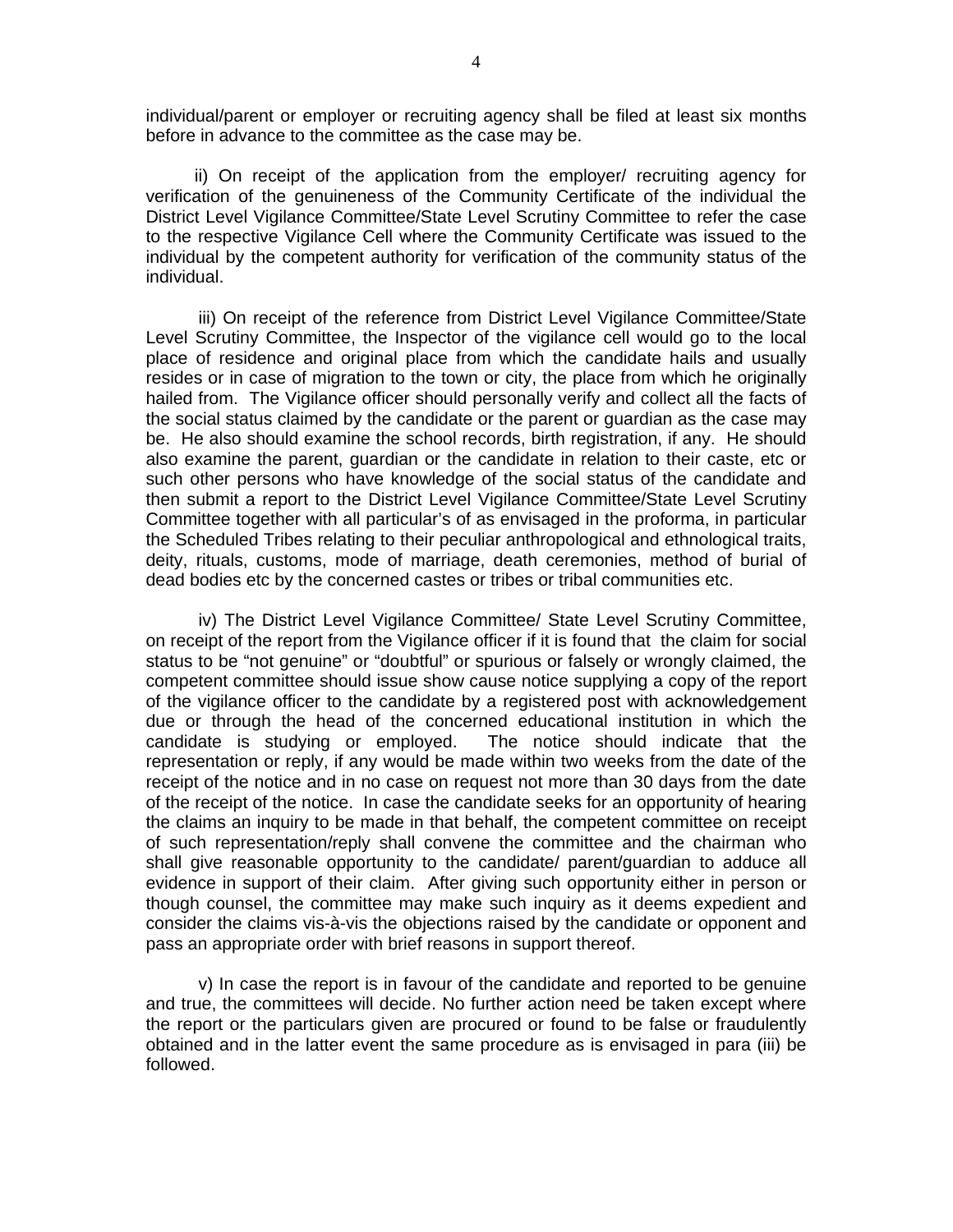vi) Notice contemplated in para (iii) should be issued to the parents/guardian also in case candidate is minor to appear before the committee with all evidence in his or their support of the claim for the social status certificates.

vii) The inquiry should be completed as expeditiously as possible preferably by day to day proceedings within such period not exceeding two months. If after inquiry, the competent committee finds the claim to be false or spurious, they should pass an order cancelling the certificate issued and confiscate the same. It should communicate within one month from the date of the conclusion of the proceedings the result of enquiry to the parent/guardian and the applicant.

viii) In case of any delay in finalizing the proceedings and in the meanwhile the last date for admission into an educational institution or appointment to an office or post is getting expired, the candidate be admitted by the Principal or such other authority competent in that behalf or appointed on the basis of the social status certificate already issued or an affidavit duly sworn by the parent/guardian/candidate before the competent officer or non-official and such admission or appointment should be only provisional, subject to the result of the inquiry by the scrutiny committee.

ix) The order passed by the committees shall be final and conclusive only subject to the proceedings under Art 226 of the constitution.

x) No suit or other proceedings before any other authority should lie.

xi) In case, the certificate obtained or social status claimed found to be false, the parent/guardian/ the candidate should be prosecuted for making false claim. If the prosecution ends in a conviction and sentence of the accused, it could be regarded as an offence involving moral turpitude, disqualification for elective posts or offices under the state or the union or elections to any local body, legislature or the Parliament.

xii) As soon as the finding is recorded by the scrutiny committee holding that the certificate obtained was false, on its cancellation and confiscation simultaneously, it should be communicated to the concerned educational institution or the appointing authority by registered post with acknowledgement due with a request to cancel the admission or the appointment. The Principal etc of the educational institution responsible for making the admission or the appointing authority, should cancel the admission/appointment without any further notice to the candidate and debar the candidate for further study or continue in office in a post and accordingly the above guidelines will be incorporated in the Annexure to the G.O. (2D) No. 108 Adi Dravidar and Tribal Welfare Department dated 12.09.2007.

11. All the Heads of Departments, District Collectors, Universities, Educational Institutions, Central / State / Public Sector Undertakings in respect of persons belonging to their institutions and other recruiting agencies which are implementing constitutional reservation benefits to Scheduled Castes/Scheduled Tribes are directed to follow the orders issued in para 3 of the G.O. (2D) No. 108 Adi Dravidar and Tribal Welfare Department dated 12.09.2007 strictly for the verification